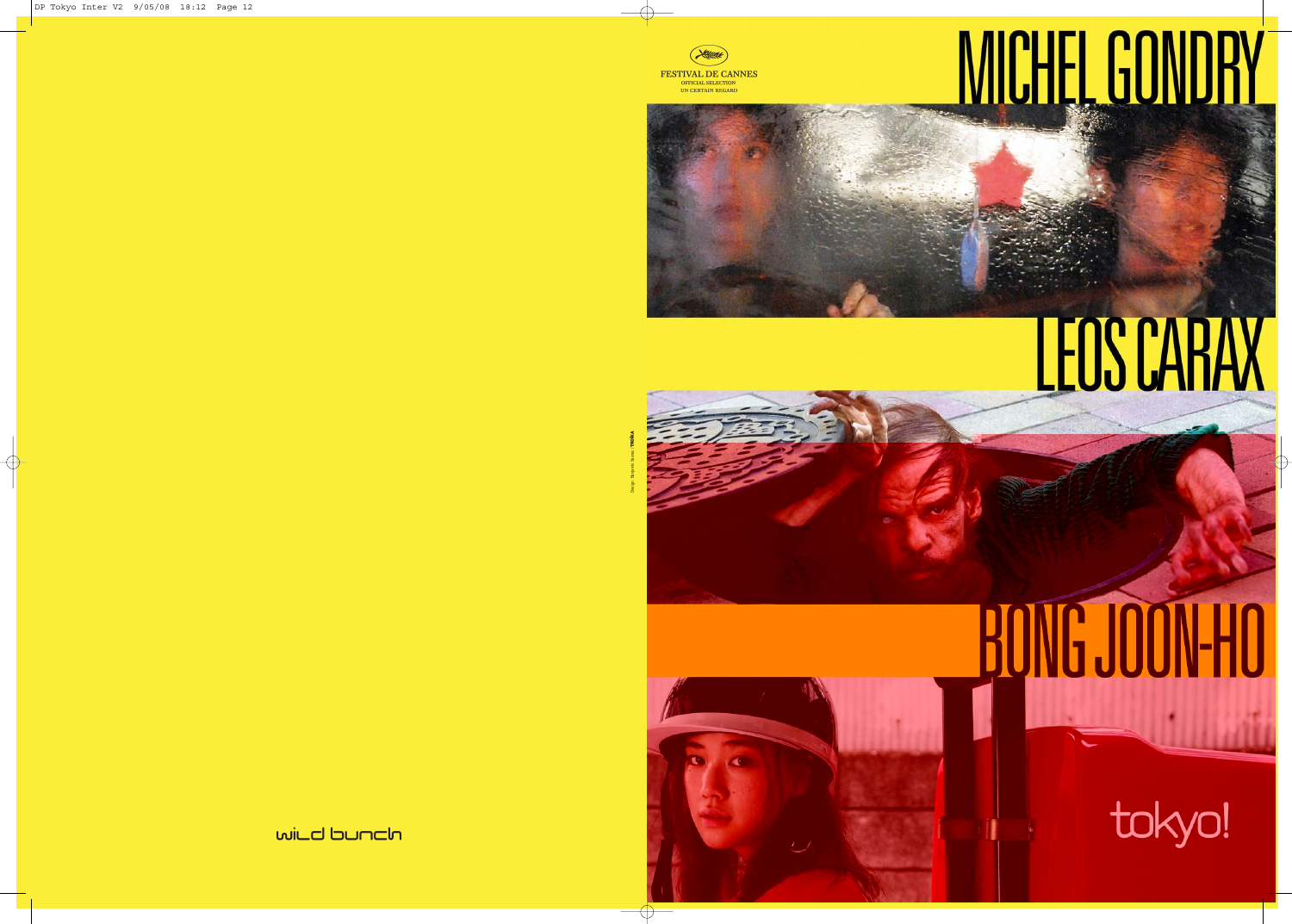comme des cinémas **PRESENTS** 

FRANCE / JAPAN / KOREA / GERMANY

COLOUR - 1H50 - 35 MM -1.85 DOLBY SRD / DTS - 2008



### INTERNATIONAL PRESS

PR CONTACT CANNES OFFICE: All Suites Garden Studio, All Suites Residence, 12 rue Latour Maubourg 06400 Cannes festival@theprcontact.com

Effective only from May 13: Phil Symes 06 16 78 85 17 Ronaldo Mourao 06 16 02 80 85 Virginia Garcia 06 34 27 85 51 Emmanuelle Boudier 06 34 28 85 21 Stella Wilson 06 34 29 84 87



high definition pictures can be downloaded from **www.wildbunch.biz**  in the press section

### INTERNATIONAL SALES

WILD BUNCH VINCENT MARAVAL cell +33 6 11 91 23 93 vmaraval@wildbunch.eu

GAEL NOUAILLE

cell +33 6 21 23 04 72 gnouaille@wildunch.eu

LAURENT BAUDENS / CAROLE BARATON cell +33 6 70 79 05 17 cbaraton@wildbunch.eu

SILVIA SIMONUTTI cell +33 6 20 74 95 08 ssimonutti@wildbunch.eu

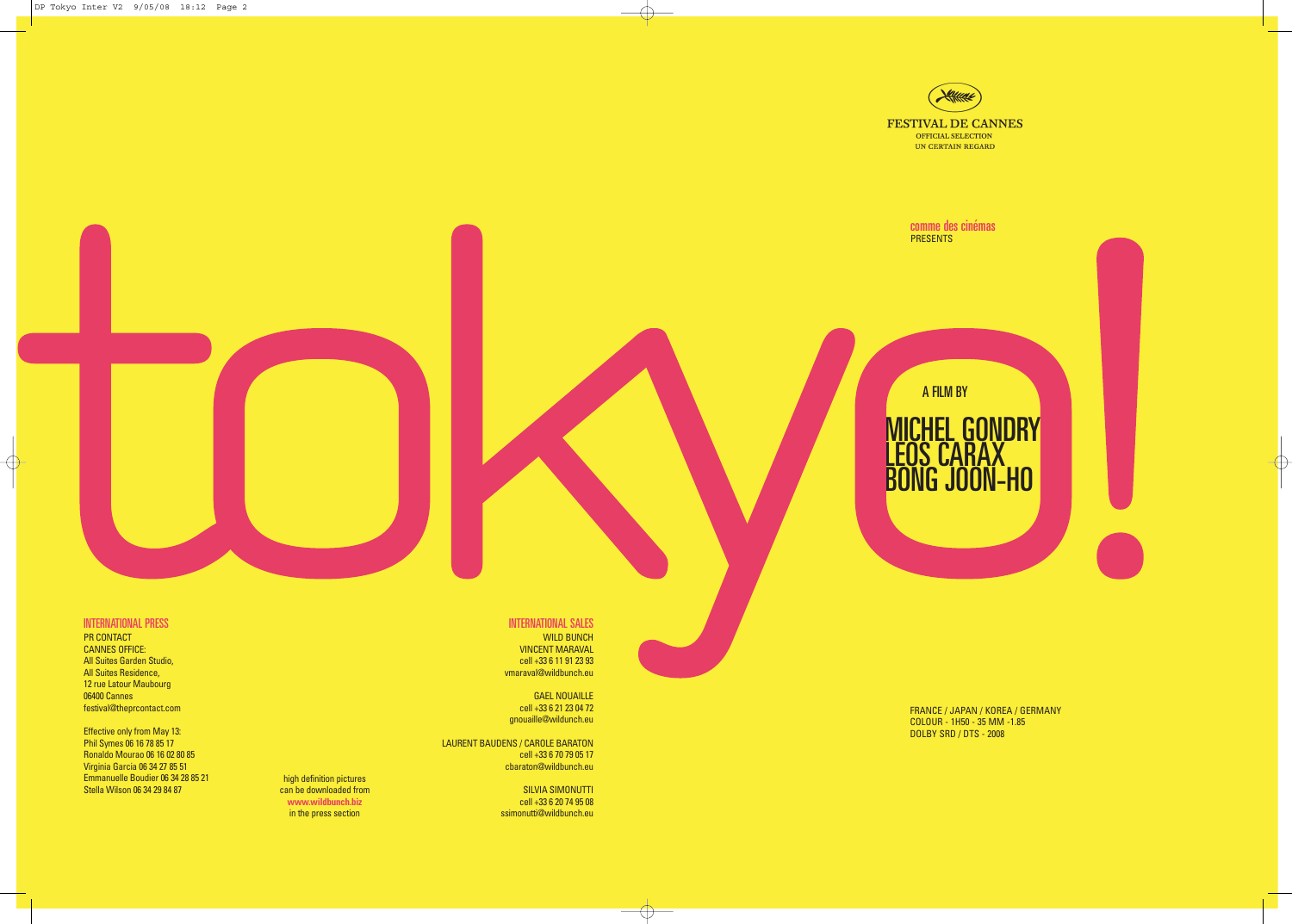For more than 10 years, he's been a *hikikomori*. He lives shut up in his apartment, strictly limiting all contact with the outside world to an absolute minimum. When a pizza delivery girl faints in his home during an earthquake, the unthinkable happens – he falls in love. Shortly after, he learns that the girl has in her turn become a *hikikomori*. Will he dare cross the threshold that separates his apartment from the rest of the world?

## MERDE a film by Leos CARAX

### OR DESIGN a film by Michel GONDRY

A young couple tries to set themselves up in Tokyo. The young man's ambition is clear – to become a film director. His girlfriend, far more indecisive, cannot escape the vague feeling that she's losing control of her life. Directionless, both are beginning to go under in this vast city until the young woman, utterly alone, becomes the object of a bizarre transformation...





A mysterious creature spreads panic in the streets of Tokyo by means of his provocative and destructive behaviour. This man, dubbed 'The Creature of the Sewers' by the media, arouses both passion and repulsion... until the moment he is captured...



## a film by BONG Joon-ho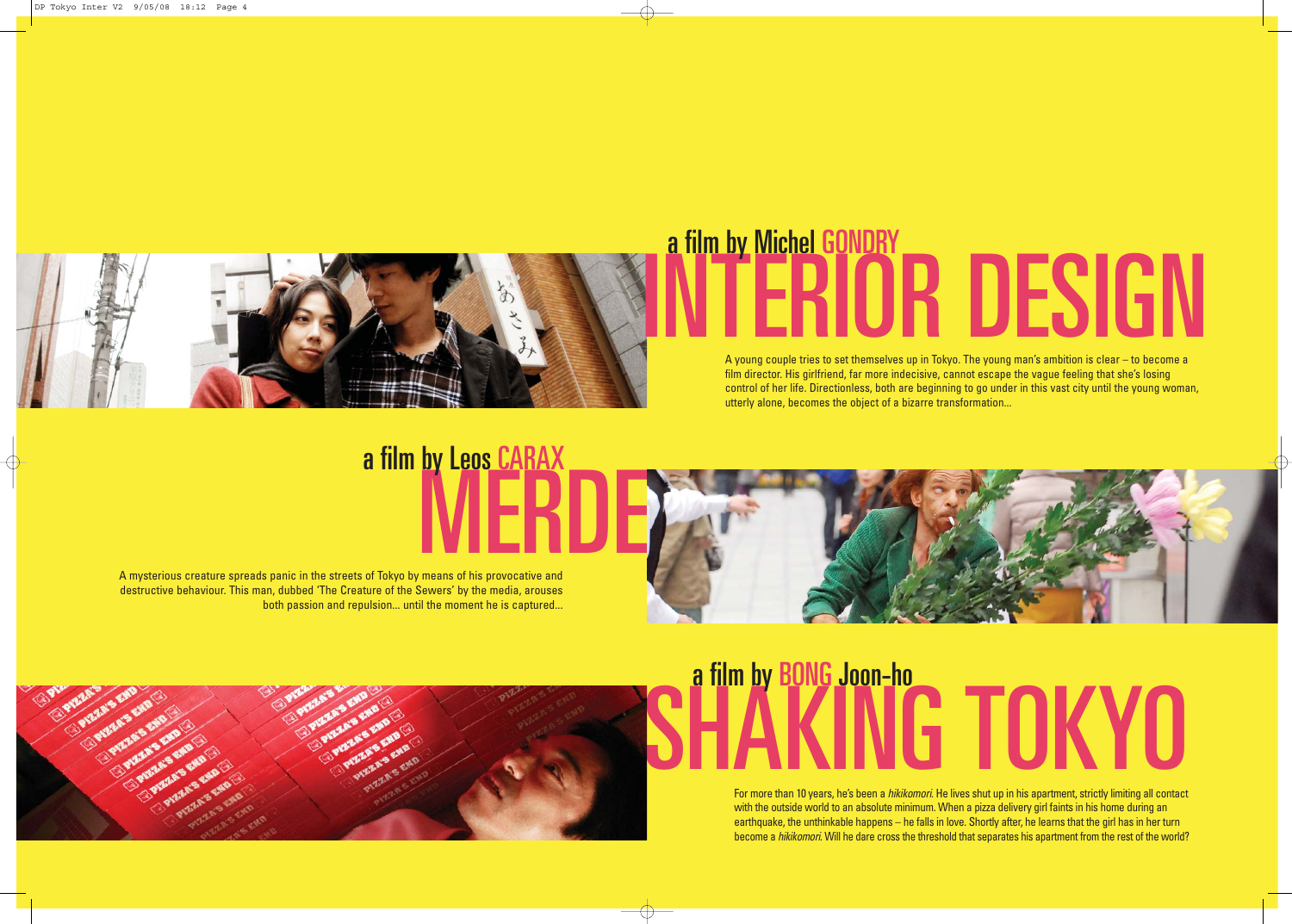Merde is a creature, a sort of Godzilla who attacks the inhabitants of great cities, but a racist, fundamentalist Godzilla. Or rather, Merde is a Mister Hyde cast into contemporary Tokyo. But then where is his double, his creator? Where is Doctor Jekyll hiding? In you, and in me.

**LEOS CARACTERISTS** 



### 1999 *POLA X*

• Cannes International Film Festival Official Competition

### 1991 *LES AMANTS DU PONT-NEUF*

• European Film Awards Best Actress, Best Cinematography Best Editing

### 1986 *MAUVAIS SANG*

- Berlin International Film Festival Official Competition
- Prix Louis Delluc

### 1984 *BOY MEETS GIRL*

The beginning of the film presents a young couple confronted by the difficulty of moving to an unknown city. The aim of the film however is not to show Tokyo as an inhuman megalopolis, but to reveal the personality of a young woman who doesn't see the point of disappearing into the professional adult world. This first part is full of life and humour, especially in the intimate moments between the couple. We follow the young girl on her interior journey as, little by little, she cuts herself off from others and turns away from the role she has played up till now.

> • Cannes International Film Festival Youth Prize

The surreal twist the film takes, as she slowly begins to transform into a chair, reflects her mental state, horribly yet cinematically, in the fashion of Roman Polanski's *REPULSION* or *THE TENANT*.



### **FILMOGRAPHY**

### 2008 *BE KIND, REWIND*

• Berlin International Film Festival Closing Film

### 2006 *THE SCIENCE OF SLEEP*

• Berlin International Film Festival Out of Competition

### 2005 *BLOCK PARTY*

• Berlin International Film Festival Panorama Section

### 2004 *ETERNAL SUNSHINE*

- *OF THE SPOTLESS MIND*
- Academy Awards Best Screenplay Oscar
- Deauville Film Festival
- Audience Award

### 2001 *HUMAN NATURE*

• Cannes International Film Festival Out Of Competition

### **FILMOGRAPHY**



F

 $\blacksquare$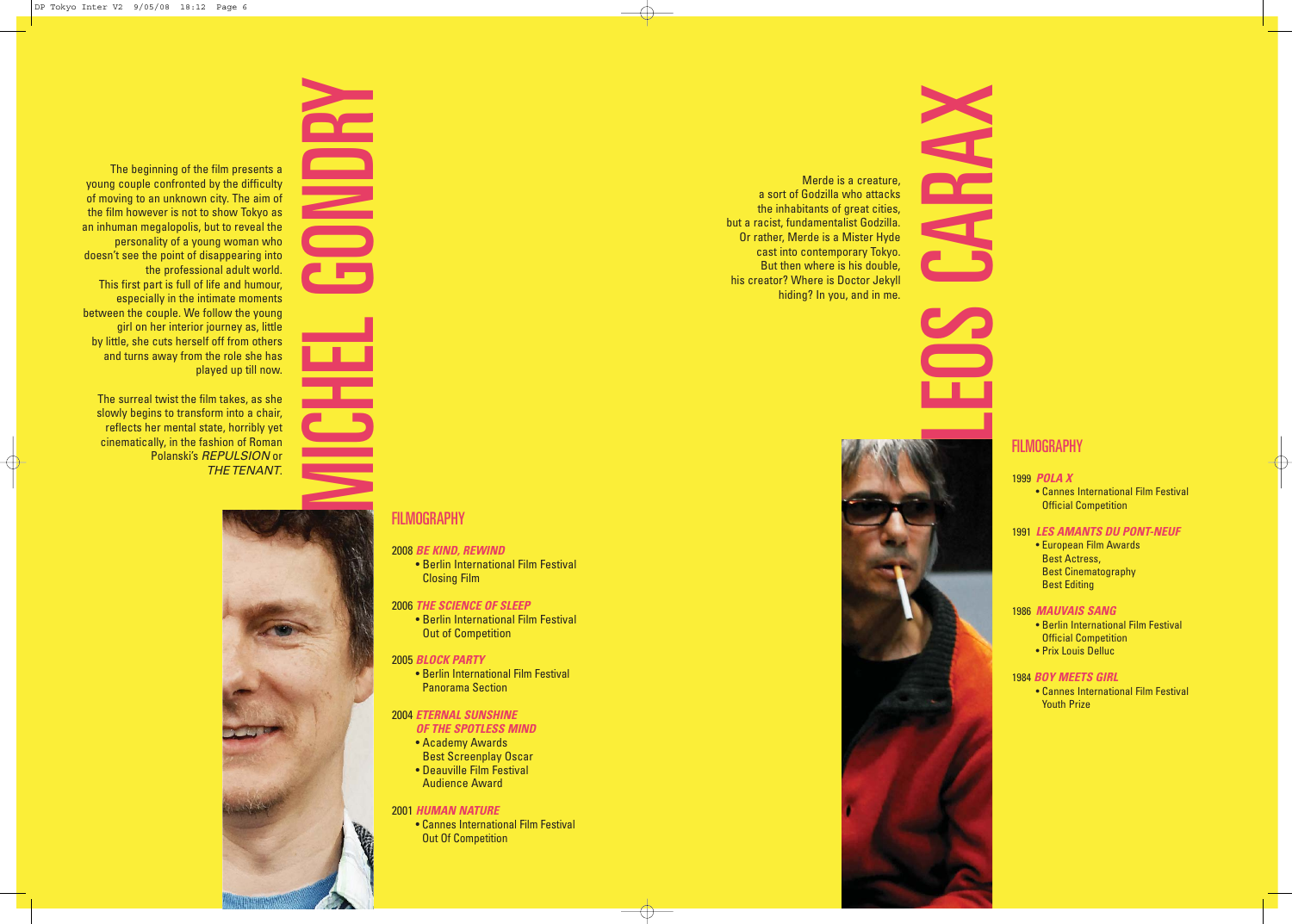Tokyo is a city endowed with a distinctive atmosphere, a very singular sense of space. To show cinematically this "something" the city possesses is exciting in itself. What then are the images with which one can evoke this city, at once so strange and so familiar, as a director and as a foreigner?

### **PRODUCTION** comme des cinémas

**FINANCE** Anne Pernod

The feeling of vertigo, almost as if everyone suddenly disappeared from the thronging streets of Shibuya... The movements and expressions of people on the pedestrian footbridges who seem almost imperceptibly "under control"... An isolated cat standing in the narrow alleyway of a silent neighbourhood...

> A strange love story taking place between a man and a woman in the unique atmosphere of Tokyo. This film, short as it is, is a strange love story.



Masa Sawada Michiko Yoshitake

### PRODUCTION MANAGER Elise Voitey

POST-PRODUCTION MANAGER Christina Crassaris

### PRODUCTION MANAGER

Virginie Hoche

### **COPRODUCERS**

Bitters End Kansai Telecasting Corporation Sponge Ent. Inc. Arte France Cinéma Coin Film WDR/Arte



### IN ASSOCIATION WITH

Backup Films, Wild Bunch, Champion Top Investment, Vap, Hakuhodo DY Media Partners, Wowow, Asahi Broadcasting Corporation, Picnic

# BOON-HO

### FILMOGRAPHY

### 2006 *THE HOST*

- Cannes International Film Festival Directors Fortnight
- Grand Bell Awards South Korea Best Director Best Editing

### 2004 *MEMORIES OF MURDER*

- Cognac Festival du Film Policier Grand Prix, Audience Award
- Tokyo International Film Festival Best Film (2003)
- San Sébastian International Film Festival Best Director, FIPRESCI Prize
- Grand Bell Awards, South Korea Best Film Best Director Best Actor

### 2000 *BARKING DOGS NEVER BITE*

• Hong Kong International Film Festival FIPRESCI Prize (2001)



### **PRODUCERS**